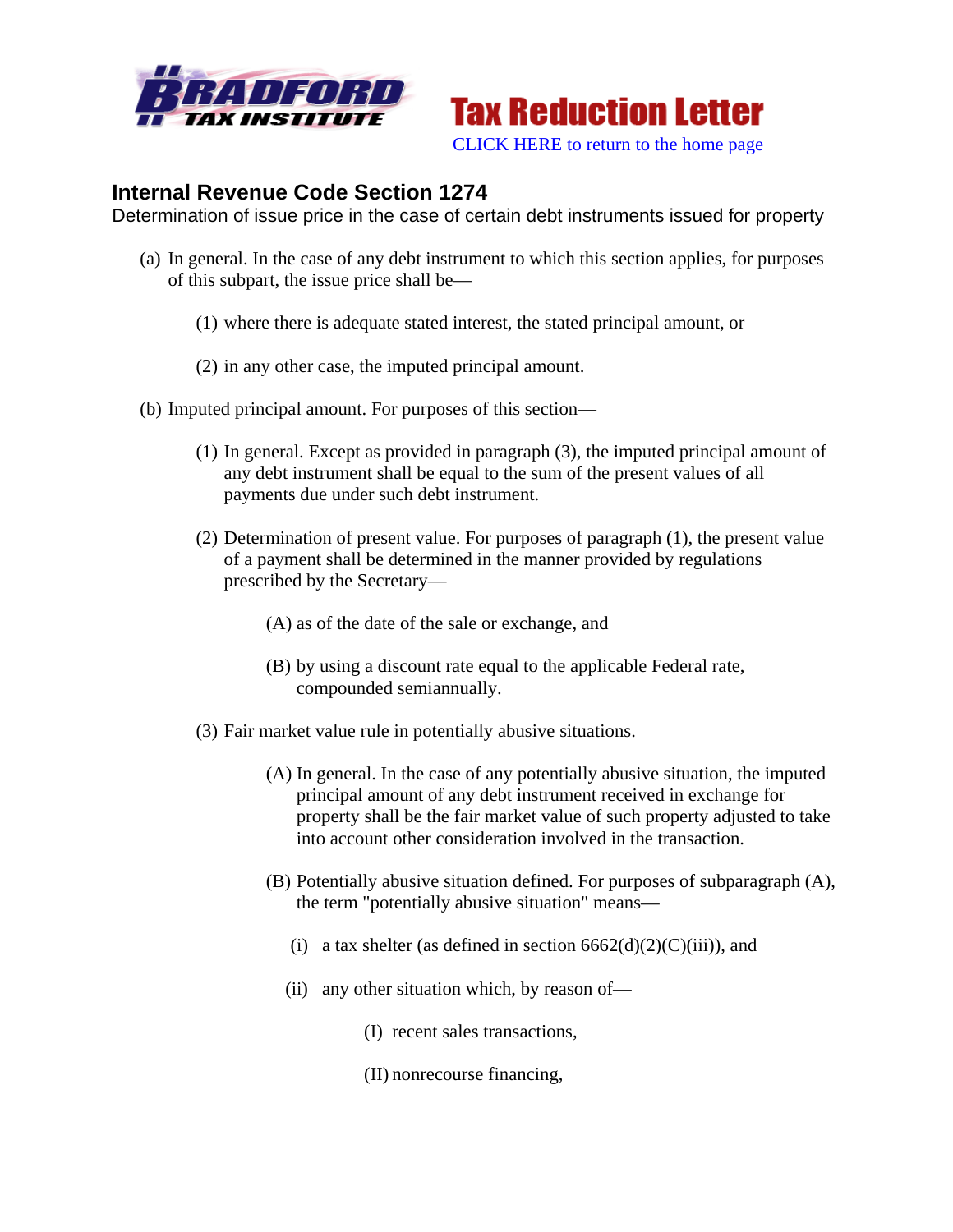- (III) financing with a term in excess of the economic life of the property, or
- (IV) other circumstances, is of a type which the Secretary specifies by regulations as having potential for tax avoidance.
- (c) Debt instruments to which section applies.
	- (1) In general. Except as otherwise provided in this subsection, this section shall apply to any debt instrument given in consideration for the sale or exchange of property if—
		- (A) the stated redemption price at maturity for such debt instrument exceeds—
			- (i) where there is adequate stated interest, the stated principal amount, or
			- (ii) in any other case, the imputed principal amount of such debt instrument determined under subsection (b), and
		- (B) some or all of the payments due under such debt instrument are due more than 6 months after the date of such sale or exchange.
	- (2) Adequate stated interest. For purposes of this section, there is adequate stated interest with respect to any debt instrument if the stated principal amount for such debt instrument is less than or equal to the imputed principal amount of such debt instrument determined under subsection (b).
	- (3) Exceptions. This section shall not apply to—
		- (A) Sales for \$1,000,000 or less of farms by individuals or small businesses.
			- (i) In general. Any debt instrument arising from the sale or exchange of a farm (within the meaning of section  $6420(c)(2)$ )—
				- (I) by an individual, estate, or testamentary trust,
				- (II) by a corporation which as of the date of the sale or exchange is a small business corporation (as defined in section  $1244(c)(3)$ , or
				- (III) by a partnership which as of the date of the sale or exchange meets requirements similar to those of section  $1244(c)(3)$ .
			- (ii) \$1,000,000 limitation. Clause (i) shall apply only if it can be determined at the time of the sale or exchange that the sales price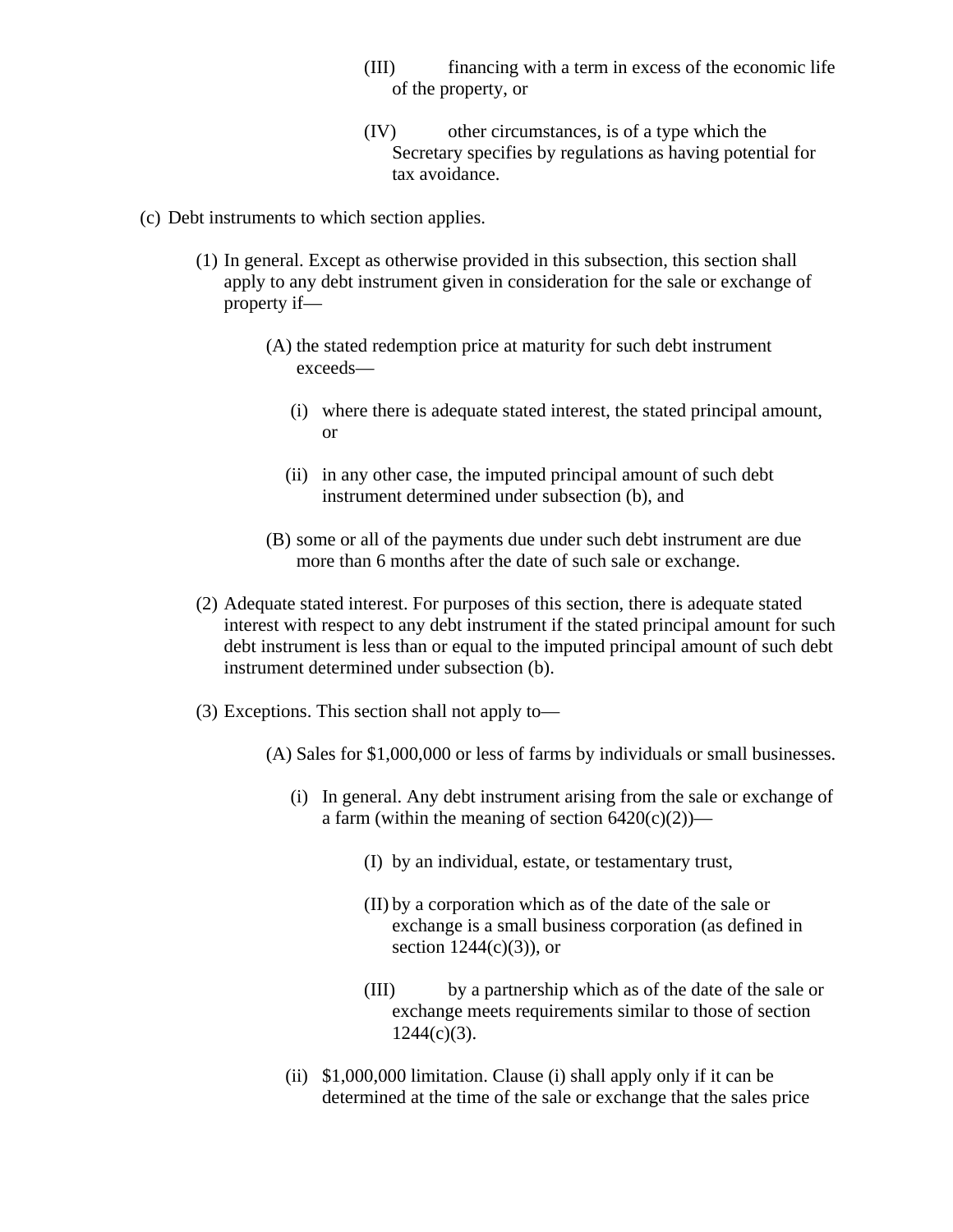cannot exceed \$1,000,000. For purposes of the preceding sentence, all sales and exchanges which are part of the same transaction (or a series of related transactions) shall be treated as 1 sale or exchange.

- (B) Sales of principal residences. Any debt instrument arising from the sale or exchange by an individual of his principal residence (within the meaning of section 121).
- (C) Sales involving total payments of \$250,000 or less.
	- (i) In general. Any debt instrument arising from the sale or exchange of property if the sum of the following amounts does not exceed \$250,000:
		- (I) the aggregate amount of the payments due under such debt instrument and all other debt instruments received as consideration for the sale or exchange, and
		- (II) the aggregate amount of any other consideration to be received for the sale or exchange.
	- (ii) Consideration other than debt instrument taken into account at fair market value. For purposes of clause (i), any consideration (other than a debt instrument) shall be taken into account at its fair market value.
	- (iii) Aggregation of transactions. For purposes of this subparagraph, all sales and exchanges which are part of the same transaction (or a series of related transactions) shall be treated as 1 sale or exchange.
- (D) Debt instruments which are publicly traded or issued for publicly traded property. Any debt instrument to which section 1273(b)(3) applies.
- (E) Certain sales of patents. In the case of any transfer described in section 1235(a) (relating to sale or exchange of patents), any amount contingent on the productivity, use, or disposition of the property transferred.
- (F) Sales or exchanges to which section 483(e) applies. Any debt instrument to the extent section 483(e) (relating to certain land transfers between related persons) applies to such instrument.
- (4) Exception for assumptions. If any person—
	- (A) in connection with the sale or exchange of property, assumes any debt instrument, or
	- (B) acquires any property subject to any debt instrument, in determining whether this section or section 483 applies to such debt instrument, such assumption (or such acquisition) shall not be taken into account unless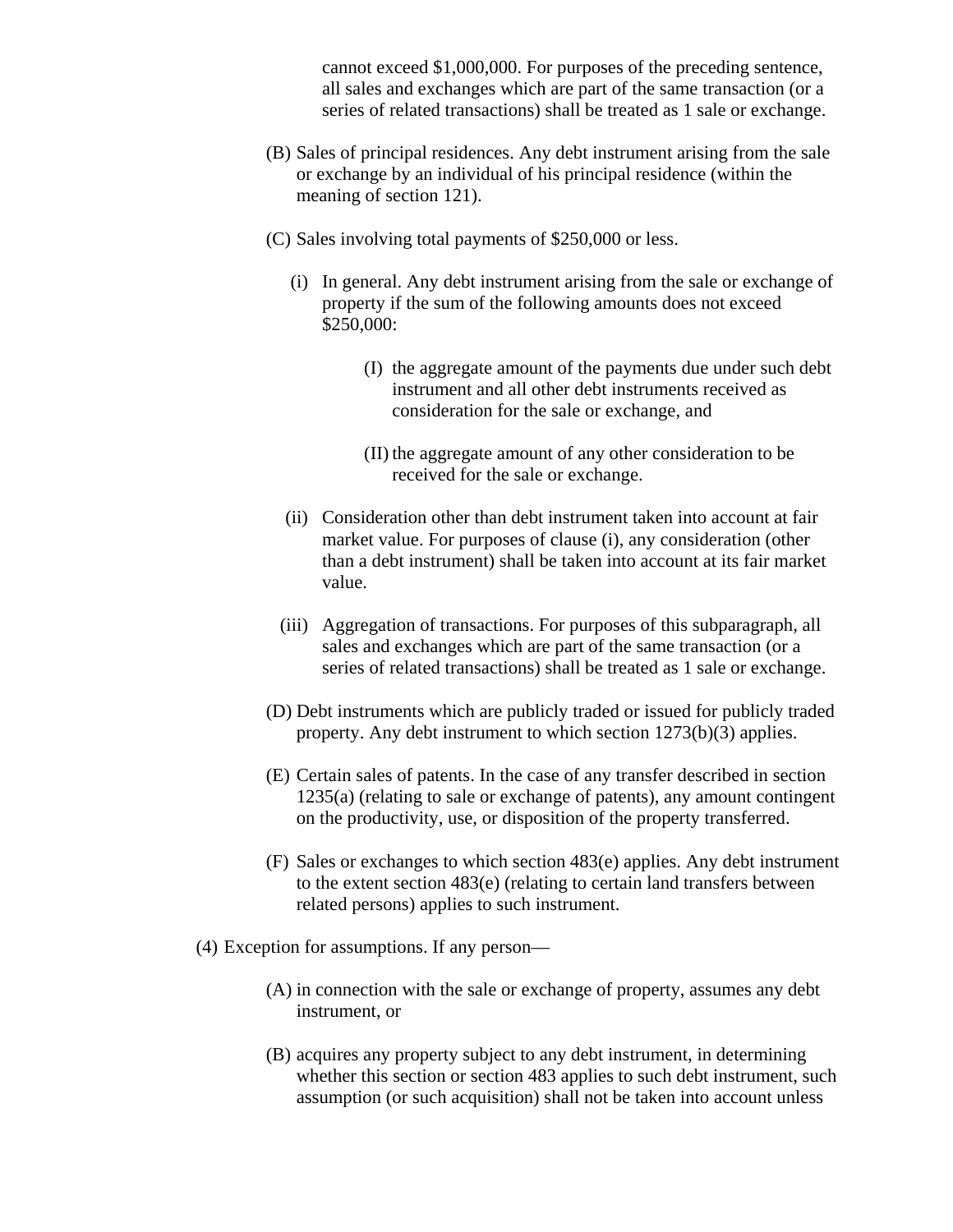the terms and conditions of such debt instrument are modified (or the nature of the transaction is changed) in connection with the assumption (or acquisition).

- (d) Determination of applicable Federal rate. For purposes of this section—
	- (1) Applicable Federal rate.
		- (A) In general.

| In the case of a debt instrument with a term of: | The applicable Federal rate is: |
|--------------------------------------------------|---------------------------------|
| Not over 3 years                                 | The Federal short-term rate.    |
| Over 3 years but not over 9 years                | The Federal mid-term rate.      |
| Over 9 years                                     | The Federal long-term rate.     |

- (B) Determination of rates. During each calendar month, the Secretary shall determine the Federal short-term rate, mid-term rate, and long-term rate which shall apply during the following calendar month.
- (C) Federal rate for any calendar month. For purposes of this paragraph—
	- (i) Federal short-term rate. The Federal short-term rate shall be the rate determined by the Secretary based on the average market yield (during any 1-month period selected by the Secretary and ending in the calendar month in which the determination is made) on outstanding marketable obligations of the United States with remaining periods to maturity of 3 years or less.
	- (ii) Federal mid-term and long-term rates. The Federal mid-term and long-term rate shall be determined in accordance with the principles of clause (i).
- (D) Lower rate permitted in certain cases. The Secretary may by regulations permit a rate to be used with respect to any debt instrument which is lower than the applicable Federal rate if the taxpayer establishes to the satisfaction of the Secretary that such lower rate is based on the same principles as the applicable Federal rate and is appropriate for the term of such instrument.
- (2) Lowest 3-month rate applicable to any sale or exchange.
	- (A) In general. In the case of any sale or exchange, the applicable Federal rate shall be the lowest 3-month rate.